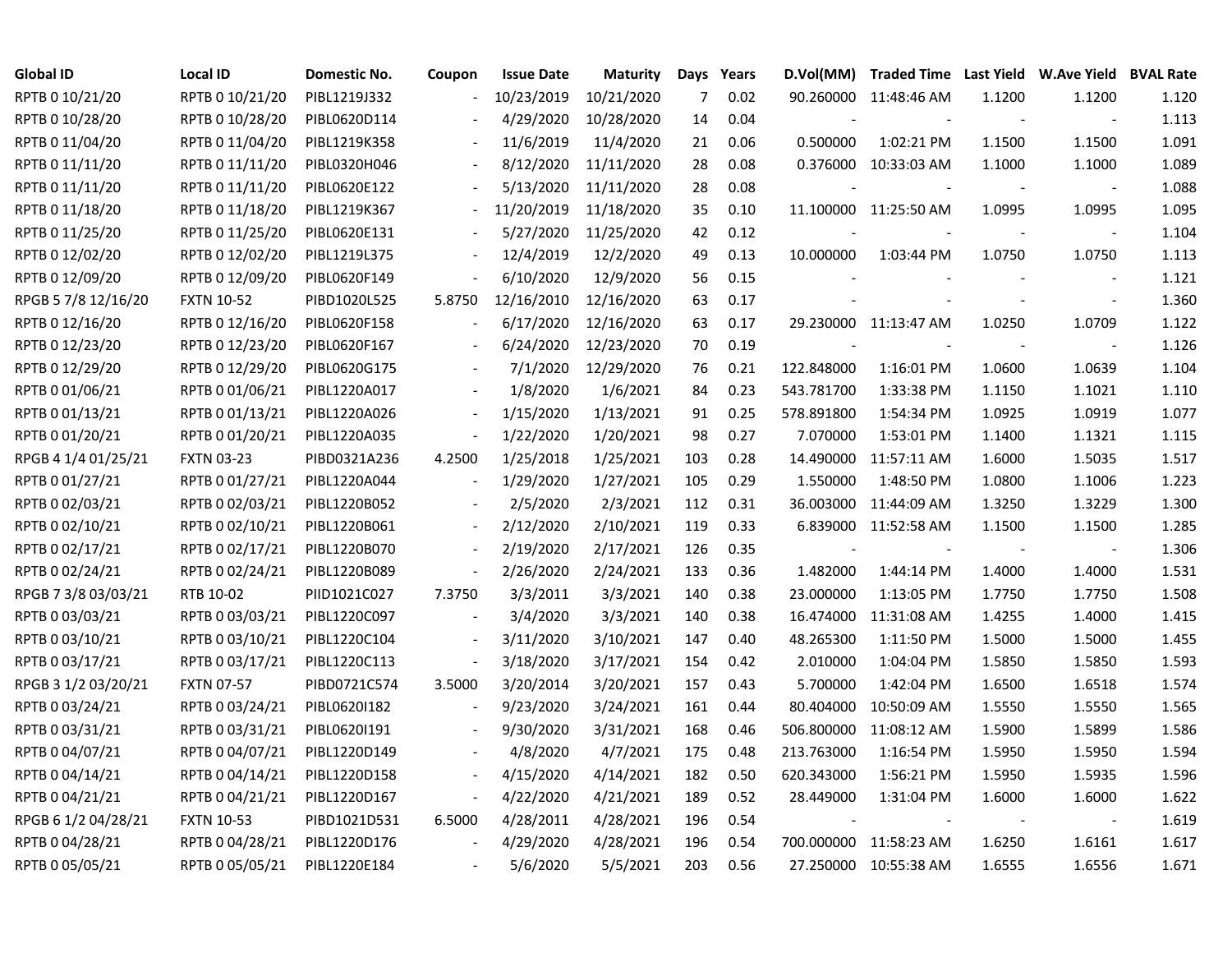| <b>Global ID</b>     | <b>Local ID</b>   | Domestic No. | Coupon                   | <b>Issue Date</b> | <b>Maturity</b> | Days | Years | D.Vol(MM)   | Traded Time Last Yield W.Ave Yield BVAL Rate |        |                          |       |
|----------------------|-------------------|--------------|--------------------------|-------------------|-----------------|------|-------|-------------|----------------------------------------------|--------|--------------------------|-------|
| RPTB 0 05/12/21      | RPTB 0 05/12/21   | PIBL1220E193 |                          | 5/13/2020         | 5/12/2021       | 210  | 0.58  | 2.500000    | 1:02:19 PM                                   | 1.6500 | 1.6500                   | 1.641 |
| RPTB 0 05/19/21      | RPTB 0 05/19/21   | PIBL1220E200 |                          | 5/20/2020         | 5/19/2021       | 217  | 0.59  |             |                                              |        |                          | 1.648 |
| RPTB 0 05/26/21      | RPTB 0 05/26/21   | PIBL1220E219 |                          | 5/27/2020         | 5/26/2021       | 224  | 0.61  |             | 337.759500 11:53:44 AM                       | 1.7000 | 1.7000                   | 1.700 |
| RPTB 0 06/02/21      | RPTB 0 06/02/21   | PIBL1220F227 |                          | 6/3/2020          | 6/2/2021        | 231  | 0.63  |             |                                              |        |                          | 1.678 |
| RPTB 0 06/09/21      | RPTB 0 06/09/21   | PIBL1220F236 | $\overline{\phantom{a}}$ | 6/10/2020         | 6/9/2021        | 238  | 0.65  |             | 202.881000 11:18:05 AM                       | 1.6850 | 1.7096                   | 1.710 |
| RPGB 4 7/8 06/13/21  | RTB 03-09         | PIID0321F092 | 4.8750                   | 6/13/2018         | 6/13/2021       | 242  | 0.66  | 26.000000   | 1:59:48 PM                                   | 1.7500 | 1.7858                   | 1.832 |
| RPTB 0 06/16/21      | RPTB 0 06/16/21   | PIBL1220F245 | $\blacksquare$           | 6/17/2020         | 6/16/2021       | 245  | 0.67  |             | 10.634000 10:56:37 AM                        | 1.7250 | 1.7250                   | 1.714 |
| RPTB 0 06/23/21      | RPTB 0 06/23/21   | PIBL1220F254 |                          | 6/24/2020         | 6/23/2021       | 252  | 0.69  |             |                                              |        | $\overline{\phantom{a}}$ | 1.713 |
| RPTB 0 06/30/21      | RPTB 0 06/30/21   | PIBL1220G262 |                          | 7/1/2020          | 6/30/2021       | 259  | 0.71  |             |                                              |        | $\blacksquare$           | 1.717 |
| RPTB 0 07/07/21      | RPTB 0 07/07/21   | PIBL1220G271 |                          | 7/8/2020          | 7/7/2021        | 266  | 0.73  |             | 12.110000 10:25:38 AM                        | 1.7700 | 1.7700                   | 1.719 |
| RPTB 0 07/14/21      | RPTB 0 07/14/21   | PIBL1220G280 | $\blacksquare$           | 7/15/2020         | 7/14/2021       | 273  | 0.75  |             |                                              |        | $\sim$                   | 1.732 |
| RPTB 0 07/21/21      | RPTB 0 07/21/21   | PIBL1220G299 |                          | 7/22/2020         | 7/21/2021       | 280  | 0.77  |             | 629.087000 11:36:24 AM                       | 1.7500 | 1.7392                   | 1.735 |
| RPTB 0 07/28/21      | RPTB 0 07/28/21   | PIBL1220G306 |                          | 7/29/2020         | 7/28/2021       | 287  | 0.79  |             |                                              |        |                          | 1.743 |
| RPTB 0 08/04/21      | RPTB 0 08/04/21   | PIBL1220H314 |                          | 8/5/2020          | 8/4/2021        | 294  | 0.81  |             |                                              |        | $\blacksquare$           | 1.750 |
| RPTB 0 08/11/21      | RPTB 0 08/11/21   | PIBL1220H323 |                          | 8/12/2020         | 8/11/2021       | 301  | 0.82  |             | 51.734000 10:17:54 AM                        | 1.7350 | 1.7350                   | 1.756 |
| RPTB 0 08/18/21      | RPTB 0 08/18/21   | PIBL1220H332 |                          | 8/19/2020         | 8/18/2021       | 308  | 0.84  |             | 0.157000 11:31:20 AM                         | 1.7550 | 1.7550                   | 1.750 |
| RPTB 0 08/25/21      | RPTB 0 08/25/21   | PIBL1220H341 | $\overline{\phantom{a}}$ | 8/26/2020         | 8/25/2021       | 315  | 0.86  |             |                                              |        |                          | 1.771 |
| RPTB 0 09/01/21      | RPTB 0 09/01/21   | PIBL1220I359 | $\blacksquare$           | 9/2/2020          | 9/1/2021        | 322  | 0.88  |             |                                              |        |                          | 1.783 |
| RPTB 0 09/08/21      | RPTB 0 09/08/21   | PIBL12201368 | $\overline{\phantom{a}}$ | 9/9/2020          | 9/8/2021        | 329  | 0.90  |             |                                              |        |                          | 1.783 |
| RPTB 0 09/22/21      | RPTB 0 09/22/21   | PIBL1220I386 | $\overline{\phantom{a}}$ | 9/23/2020         | 9/22/2021       | 343  | 0.94  | 1.920000    |                                              |        |                          | 1.792 |
| RPTB 0 09/29/21      | RPTB 0 09/29/21   | PIBL1220I395 |                          | 9/30/2020         | 9/29/2021       | 350  | 0.96  |             |                                              |        |                          | 1.807 |
| RPTB 0 10/06/21      | RPTB 0 10/06/21   | PIBL1220J401 |                          | 10/7/2020         | 10/6/2021       | 357  | 0.98  |             | 289.598000 11:32:22 AM                       | 1.7850 | 1.7761                   | 1.786 |
| RPTB 0 10/13/21      | RPTB 0 10/13/21   | PIBL1220J410 |                          | 10/14/2020        | 10/13/2021      | 364  | 1.00  | 1929.955000 | 1:50:07 PM                                   | 1.7800 | 1.7833                   | 1.782 |
| RPGB 5 3/4 10/20/21  | RTB 10-03         | PIID1021J039 | 5.7500                   | 10/20/2011        | 10/20/2021      | 371  | 1.02  | 0.500000    | 1:35:11 PM                                   | 1.9000 | 1.9000                   | 1.766 |
| RPGB 5 3/4 11/24/21  | <b>FXTN 10-55</b> | PIBD1021K551 | 5.7500                   | 11/24/2011        | 11/24/2021      | 406  | 1.11  | 2.000000    | 10:35:52 AM                                  | 1.9500 | 1.9500                   | 1.843 |
| RPGB 6 3/8 01/19/22  | <b>FXTN 10-54</b> | PIBD1022G545 | 6.3750                   | 7/19/2011         | 1/19/2022       | 462  | 1.27  | 11.759400   | 10:46:15 AM                                  | 1.9750 | 1.9750                   | 1.866 |
| RPGB 4 01/26/22      | <b>FXTN 05-74</b> | PIBD0522A747 | 4.0000                   | 1/26/2017         | 1/26/2022       | 469  | 1.28  | 8.223000    | 9:57:06 AM                                   | 1.9400 | 1.9400                   | 1.839 |
| RPGB 15 03/14/22     | <b>FXTN 20-02</b> | PIBD2022C021 | 15.0000                  | 3/14/2002         | 3/14/2022       | 516  | 1.41  |             |                                              |        |                          | 1.880 |
| RPGB 4 3/4 07/04/22  | <b>FXTN 03-24</b> | PIBD0322G247 | 4.7500                   | 7/4/2019          | 7/4/2022        | 628  | 1.72  | 29.810000   | 1:33:28 PM                                   | 1.9750 | 1.9637                   | 1.960 |
| RPGB 4 7/8 08/02/22  | <b>FXTN 10-56</b> | PIBD1022H562 | 4.8750                   | 8/2/2012          | 8/2/2022        | 657  | 1.80  |             |                                              |        |                          | 1.991 |
| RPGB 4 3/4 09/13/22  | <b>FXTN 10-57</b> | PIBD1022I570 | 4.7500                   | 9/13/2012         | 9/13/2022       | 699  | 1.91  |             |                                              |        |                          | 2.024 |
| RPGB 12 3/4 10/17/22 | <b>FXTN 20-03</b> | PIBD2022J033 | 12.7500                  | 10/17/2002        | 10/17/2022      | 733  | 2.01  |             |                                              |        | $\overline{\phantom{a}}$ | 2.051 |
| RPGB 4 5/8 12/04/22  | RTB 05-11         | PIID0522L114 | 4.6250                   | 12/4/2017         | 12/4/2022       | 781  | 2.14  | 39.650000   | 1:51:03 PM                                   | 2.0400 | 2.0533                   | 2.032 |
| RPGB 4 12/06/22      | <b>FXTN 10-58</b> | PIBD1022L585 | 4.0000                   | 12/6/2012         | 12/6/2022       | 783  | 2.14  | 5.000000    | 1:54:15 PM                                   | 2.1000 | 2.1000                   | 2.083 |
| RPGB 4 3/8 02/11/23  | RTB 03-10         | PIID0323B101 | 4.3750                   | 2/11/2020         | 2/11/2023       | 850  | 2.33  | 12.650000   | 1:03:26 PM                                   | 2.0580 | 2.0917                   | 2.086 |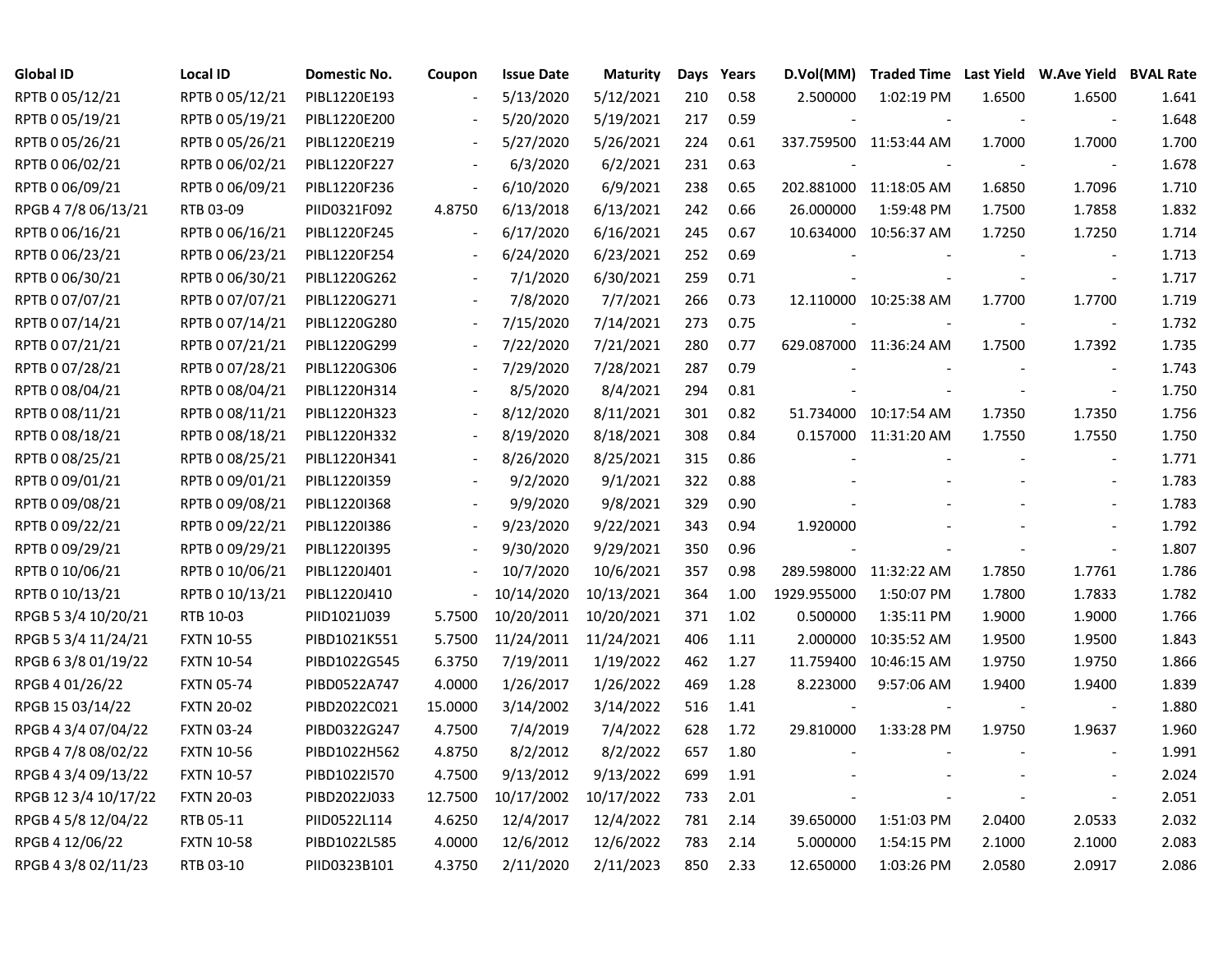| <b>Global ID</b>     | <b>Local ID</b>   | Domestic No. | Coupon  | <b>Issue Date</b> | <b>Maturity</b>       | Days | Years | D.Vol(MM)   | Traded Time Last Yield W.Ave Yield BVAL Rate |        |                          |       |
|----------------------|-------------------|--------------|---------|-------------------|-----------------------|------|-------|-------------|----------------------------------------------|--------|--------------------------|-------|
| RPGB 13 02/20/23     | <b>FXTN 20-04</b> | PIBD2023B048 | 13.0000 | 2/20/2003         | 2/20/2023             | 859  | 2.35  |             |                                              |        |                          | 2.137 |
| RPGB 5 1/2 03/08/23  | <b>FXTN 05-75</b> | PIBD0523C752 | 5.5000  | 3/8/2018          | 3/8/2023              | 875  | 2.40  |             |                                              |        |                          | 2.224 |
| RPGB 3 1/2 04/21/23  | <b>FXTN 07-58</b> | PIBD0723D588 | 3.5000  | 4/21/2016         | 4/21/2023             | 919  | 2.52  |             |                                              |        |                          | 2.154 |
| RPGB 11 7/8 05/29/23 | <b>FXTN 20-05</b> | PIBD2023E054 | 11.8750 | 5/29/2003         | 5/29/2023             | 957  | 2.62  |             |                                              |        | $\blacksquare$           | 2.204 |
| RPGB 3 1/4 08/15/23  | RTB 10-04         | PIID1023H046 | 3.2500  | 8/15/2013         | 8/15/2023 1,035       |      | 2.83  | 42.700000   | 1:19:18 PM                                   | 2.3900 | 2.3314                   | 2.336 |
| RPGB 2 3/8 09/10/23  | <b>FXTN 03-25</b> | PIBD0323I252 | 2.3750  | 9/10/2020         | 9/10/2023 1,061       |      | 2.91  |             | 203.100000 11:50:01 AM                       | 2.1850 | 2.1850                   | 2.188 |
| RPGB 11 3/8 10/23/23 | <b>FXTN 20-06</b> | PIBD2023J068 | 11.3750 | 10/23/2003        | 10/23/2023 1,104      |      | 3.02  |             |                                              |        | $\overline{\phantom{a}}$ | 2.304 |
| RPGB 6 1/4 03/12/24  | RTB 05-12         | PIID0524C129 | 6.2500  | 3/12/2019         | 3/12/2024 1,245       |      | 3.41  | 9.000000    | 1:39:25 PM                                   | 2.3000 | 2.3000                   | 2.312 |
| RPGB 4 1/2 04/20/24  | <b>FXTN 07-59</b> | PIBD0724D595 | 4.5000  | 4/20/2017         | 4/20/2024 1,284       |      | 3.52  |             | 143.500000 11:11:07 AM                       | 2.4150 | 2.3945                   | 2.394 |
| RPGB 12 3/8 06/03/24 | <b>FXTN 20-07</b> | PIBD2024F075 | 12.3750 | 6/3/2004          | 6/3/2024 1,328        |      | 3.64  |             |                                              |        | $\overline{\phantom{a}}$ | 2.433 |
| RPGB 12 7/8 08/05/24 | <b>FXTN 20-08</b> | PIBD2024H086 | 12.8750 | 8/5/2004          | 8/5/2024 1,391        |      | 3.81  |             |                                              |        | $\overline{\phantom{a}}$ | 2.470 |
| RPGB 4 1/8 08/20/24  | <b>FXTN 10-59</b> | PIBD1024H595 | 4.1250  | 8/20/2014         | 8/20/2024 1,406       |      | 3.85  | 150.000000  | 9:55:45 AM                                   | 2.6250 | 2.6250                   | 2.646 |
| RPGB 4 1/4 10/17/24  | <b>FXTN 05-76</b> | PIBD0524J762 | 4.2500  | 10/17/2019        | 10/17/2024 1,464      |      | 4.01  | 0.100000    | 11:51:41 AM                                  | 2.5000 | 2.5000                   | 2.490 |
| RPGB 13 3/4 11/11/24 | <b>FXTN 20-09</b> | PIBD2024K091 | 13.7500 | 11/11/2004        | 11/11/2024 1,489      |      | 4.08  |             |                                              |        | $\overline{\phantom{a}}$ | 2.522 |
| RPGB 5 3/4 04/12/25  | <b>FXTN 07-61</b> | PIBD0725D618 | 5.7500  | 4/12/2018         | 4/12/2025 1,641       |      | 4.49  | 6.750000    | 1:24:43 PM                                   | 2.6050 | 2.6043                   | 2.698 |
| RPGB 12 1/8 04/14/25 | <b>FXTN 20-10</b> | PIBD2025D103 | 12.1250 | 4/14/2005         | 4/14/2025 1,643       |      | 4.50  |             |                                              |        | $\overline{\phantom{a}}$ | 2.589 |
| RPGB 2 5/8 08/12/25  | RTB 05-13         | PIID0525H130 | 2.6250  | 8/12/2020         | 8/12/2025 1,763       |      | 4.83  | 1980.745000 | 1:57:06 PM                                   | 2.6600 | 2.6538                   | 2.662 |
| RPGB 3 5/8 09/09/25  | <b>FXTN 10-60</b> | PIBD1025I608 | 3.6250  | 9/9/2015          | 9/9/2025 1,791        |      | 4.90  | 1.100000    | 10:51:25 AM                                  | 2.6750 | 2.7432                   | 2.655 |
| RPGB 12 1/8 10/20/25 | <b>FXTN 20-11</b> | PIBD2025J116 | 12.1250 | 10/20/2005        | 10/20/2025 1,832      |      | 5.02  |             |                                              |        | $\blacksquare$           | 2.669 |
| RPGB 18 1/4 11/29/25 | <b>FXTN 25-01</b> | PIBD2525K015 | 18.2500 | 11/29/2000        | 11/29/2025 1,872      |      | 5.13  |             |                                              |        |                          | 2.679 |
| RPGB 10 1/4 01/19/26 | <b>FXTN 20-12</b> | PIBD2026A122 | 10.2500 | 1/19/2006         | 1/19/2026 1,923       |      | 5.27  |             |                                              |        | $\blacksquare$           | 2.698 |
| RPGB 6 1/4 02/14/26  | <b>FXTN 07-62</b> | PIBD0726B627 | 6.2500  | 2/14/2019         | 2/14/2026 1,949       |      | 5.34  | 2300.000000 | 1:54:38 PM                                   | 2.7250 | 2.7134                   | 2.712 |
| RPGB 3 1/2 09/20/26  | RTB 10-05         | PIID1026I057 | 3.5000  | 9/20/2016         | 9/20/2026 2,167       |      | 5.93  | 3.500000    | 10:36:25 AM                                  | 2.9000 | 2.9000                   | 2.815 |
| RPGB 6 1/4 10/20/26  | RTB 15-01         | PIID1526J019 | 6.2500  | 10/20/2011        | 10/20/2026 2,197      |      | 6.02  |             |                                              |        | $\overline{\phantom{a}}$ | 2.767 |
| RPGB 8 12/07/26      | <b>FXTN 20-13</b> | PIBD2026L139 | 8.0000  | 12/7/2006         | 12/7/2026 2,245       |      | 6.15  |             |                                              |        | $\sim$                   | 2.895 |
| RPGB 5 3/8 03/01/27  | RTB 15-02         | PIID1527C023 | 5.3750  | 3/1/2012          | 3/1/2027 2,329        |      | 6.38  |             |                                              |        |                          | 2.784 |
| RPGB 4 3/4 05/04/27  | <b>FXTN 10-61</b> | PIBD1027E617 | 4.7500  | 5/4/2017          | 5/4/2027 2,393        |      | 6.55  |             |                                              |        | $\blacksquare$           | 2.798 |
| RPGB 8 5/8 09/06/27  | <b>FXTN 20-14</b> | PIBD2027I140 | 8.6250  | 9/6/2007          | 9/6/2027 2,518        |      | 6.89  |             |                                              |        | $\overline{\phantom{a}}$ | 2.893 |
| RPGB 6 1/4 03/22/28  | <b>FXTN 10-63</b> | PIBD1028C635 | 6.2500  | 3/22/2018         | 3/22/2028 2,716       |      | 7.44  |             | 4.600000 11:00:32 AM                         | 2.8000 | 2.8065                   | 2.852 |
| RPGB 9 1/2 12/04/28  | <b>FXTN 20-15</b> | PIBD2028L151 | 9.5000  | 12/4/2008         | 12/4/2028 2,973       |      | 8.14  |             |                                              |        | $\overline{\phantom{a}}$ | 2.885 |
| RPGB 6 7/8 01/10/29  | <b>FXTN 10-64</b> | PIBD1029A644 | 6.8750  | 1/10/2019         | 1/10/2029 3,010       |      | 8.24  | 5.700000    | 1:51:54 PM                                   | 2.7975 | 2.7944                   | 2.773 |
| RPGB 8 3/4 05/27/30  | <b>FXTN 20-16</b> | PIBD2030E166 | 8.7500  | 5/27/2010         | 5/27/2030 3,512       |      | 9.62  |             |                                              |        | $\overline{\phantom{a}}$ | 2.992 |
| RPGB 2 7/8 07/09/30  | <b>FXTN 10-65</b> | PIBD1030G655 | 2.8750  | 7/9/2020          | 7/9/2030 3,555        |      | 9.73  |             |                                              |        | $\blacksquare$           | 2.890 |
| RPGB 12 1/2 07/28/30 | <b>FXTN 25-02</b> | PIBD2530G029 | 12.5000 | 7/28/2005         | 7/28/2030 3,574       |      | 9.79  |             |                                              |        |                          | 2.925 |
| RPGB 11 1/4 01/26/31 | <b>FXTN 25-03</b> | PIBD2531A032 | 11.2500 | 1/26/2006         | 1/26/2031 3,756 10.28 |      |       |             |                                              |        |                          | 2.944 |